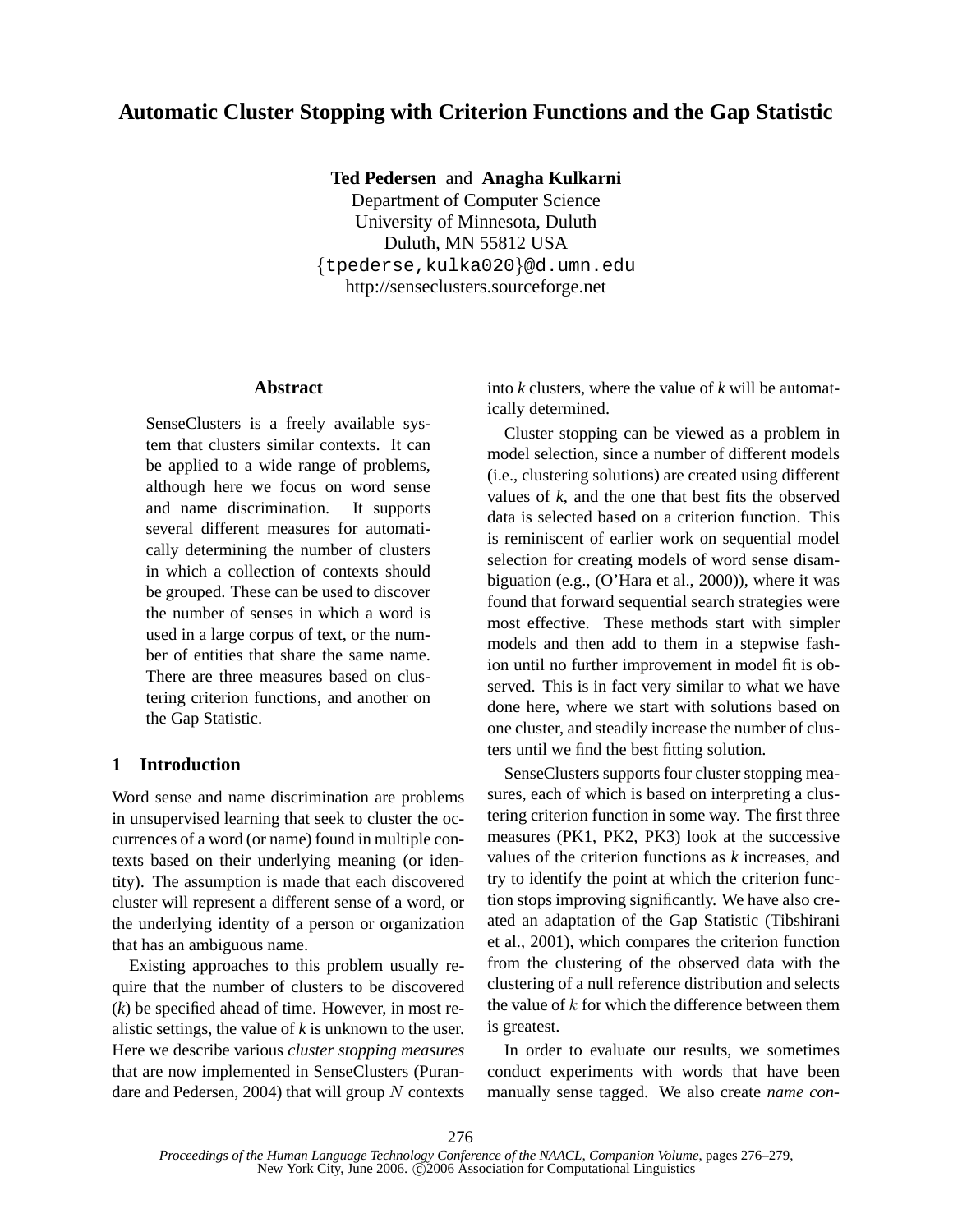*flations* where some number of names of persons, places, or organizations are replaced with a single name to create pseudo or false ambiguities. For example, in this paper we refer to an example where we have replaced all mentions of *Sonia Gandhi* and *Leonid Kuchma* with a single ambiguous name.

Clustering methods are typically either partitional or agglomerative. The main difference is that agglomerative methods start with 1 or  $N$  clusters and then iteratively arrive at a pre–specified number (*k*) of clusters, while partitional methods start by randomly dividing the contexts into *k* clusters and then iteratively rearranging the members of the *k* clusters until the selected criterion function is maximized. In this work we have used K-means clustering, which is a partitional method, and the  $H2$  criterion function, which is the ratio of within–cluster similarity  $(I2)$  to between–cluster similarity  $(E1)$ .

# **2 Methodology**

In word sense or name discrimination, the number of contexts  $(N)$  to cluster is usually very large, and considering all possible values of *k* from 1...N would be inefficient. As the value of *k* increases, the criterion function will reach a plateau, indicating that dividing the contexts into more and more clusters does not improve the quality of the solution. Thus, we identify an upper bound to *k* that we refer to as *deltaK* by finding the point at which the criterion function only changes to a small degree as *k* increases.

According to the  $H2$  criterion function, the higher its ratio of within–cluster similarity to between– cluster similarity, the better the clustering. A large value indicates that the clusters have high internal similarity, and are clearly separated from each other. Intuitively then, one solution to selecting *k* might be to examine the trend of H2 scores, and look for the smallest  $k$  that results in a nearly maximum  $H2$ value.

However, a graph of  $H2$  values for a clustering of the 2 sense name conflation *Sonia Gandhi* and *Leonid Kuchma* as shown in Figure 1 (top) reveals the difficulties of such an approach. There is a gradual curve in this graph and there is no obvious *knee point* (i.e., sharp increase) that indicates the appropriate value of *k*.



Figure 1: H2 (top) and PK1, PK2, and PK3 for the name conflate pair *Sonia Gandhi* and *Leonid Kuchma*. The predicted number of senses is 2 for all the measures.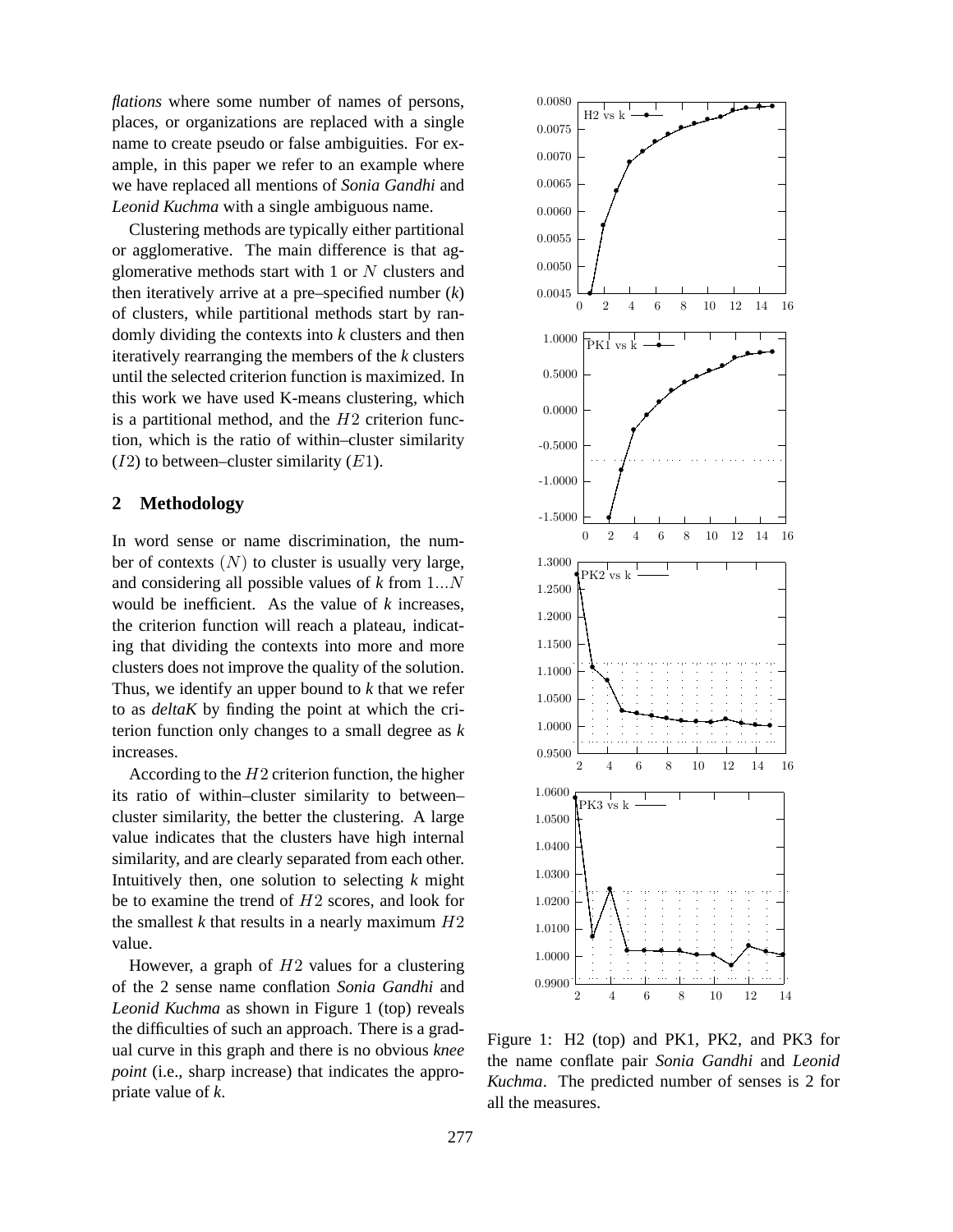# **2.1 PK1**

The *PK*1 measure is based on (Mojena, 1977), which finds clustering solutions for all values of k from 1..N, and then determines the mean and standard deviation of the criterion function. Then, a score is computed for each value of *k* by subtracting the mean from the criterion function, and dividing by the standard deviation. We adapt this technique by using the H2 criterion function, and limit *k* from 1...deltaK:

$$
PK1(k) = \frac{H2(k) - mean(H2[1...deltaK])}{std(H2[1...deltaK])}
$$
\n(1)

To select a value of *k*, a threshold must be set. Then, as soon as  $PK1(k)$  exceeds this threshold, *k-1* is selected as the appropriate number of clusters. Mojena suggests values of 2.75 to 3.50, but also states they would need to be adjusted for different data sets. We have arrived at an empirically determined value of -0.70, which coincides with the point in the standard normal distribution where 75% of the probability mass is associated with values greater than this.

We observe that the distribution of PK1 scores tends to change with different data sets, making it hard to apply a single threshold. The graph of the PK1 scores shown in Figure 1 illustrates the difficulty : the slope of these scores is nearly linear, and as such any threshold is a somewhat arbitrary cutoff.

#### **2.2 PK2**

 $PK2$  is similar to (Hartigan, 1975), in that both take the ratio of a criterion function at *k* and *k-1*, in order to assess the relative improvement when increasing the number of clusters.

$$
PK2(k) = \frac{H2(k)}{H2(k-1)}
$$
 (2)

When this ratio approaches 1, the clustering has reached a plateau, and increasing *k* will have no benefit. If  $PK2$  is greater than 1, then we should increase *k*. We compute the standard deviation of PK2 and use that to establish a boundary as to what it means to be "close enough" to 1 to consider that we have reached a plateau. Thus, PK2 will select *k* where  $PK2(k)$  is the closest to (but not less than) 1 + standard deviation(PK2[1...*deltaK*]).

The graph of PK2 in Figure 1 shows an *elbow* that is near the actual number of senses. The critical region defined by the standard deviation is shaded, and note that PK2 selected the value of *k* that was outside of (but closest to) that region. This is interpreted as being the last value of *k* that resulted in a significant improvement in clustering quality. Note that here  $PK2$  predicts 2 senses, which corresponds to the number of underlying entities.

## **2.3 PK3**

PK3 utilizes three *k* values, in an attempt to find a point at which the criterion function increases and then suddenly decreases. Thus, for a given value of *k* we compare its criterion function to the preceding and following value of *k*:

$$
PK3(k) = \frac{2 \times H2(k)}{H2(k-1) + H2(k+1)}
$$
 (3)

The form of this measure is identical to that of the Dice Coefficient, although in set theoretic or probabilistic applications Dice tends to be used to compare two variables or sets with each other.

 $PK3$  is close to 1 if the  $H2$  values form a line, meaning that they are either ascending, or they are on the plateau. However, our use of *deltaK* eliminates the plateau, so in our case values of 1 show that *k* is resulting in consistent improvements to clustering quality, and that we should continue. When  $PK3$  rises significantly above 1, we know that  $k+1$ is not climbing as quickly, and we have reached a point where additional clustering may not be helpful. To select  $k$  we select the largest value of  $PK3(k)$  that is closest to (but still greater than) the critical region defined by the standard deviation of PK3.

PK3 is similar in spirit to (Salvador and Chan, 2004), which introduces the L measure. This tries to find the point of maximum curvature in the criterion function graph, by fitting a pair of lines to the curve (where the intersection of these lines represents the selected *k*).